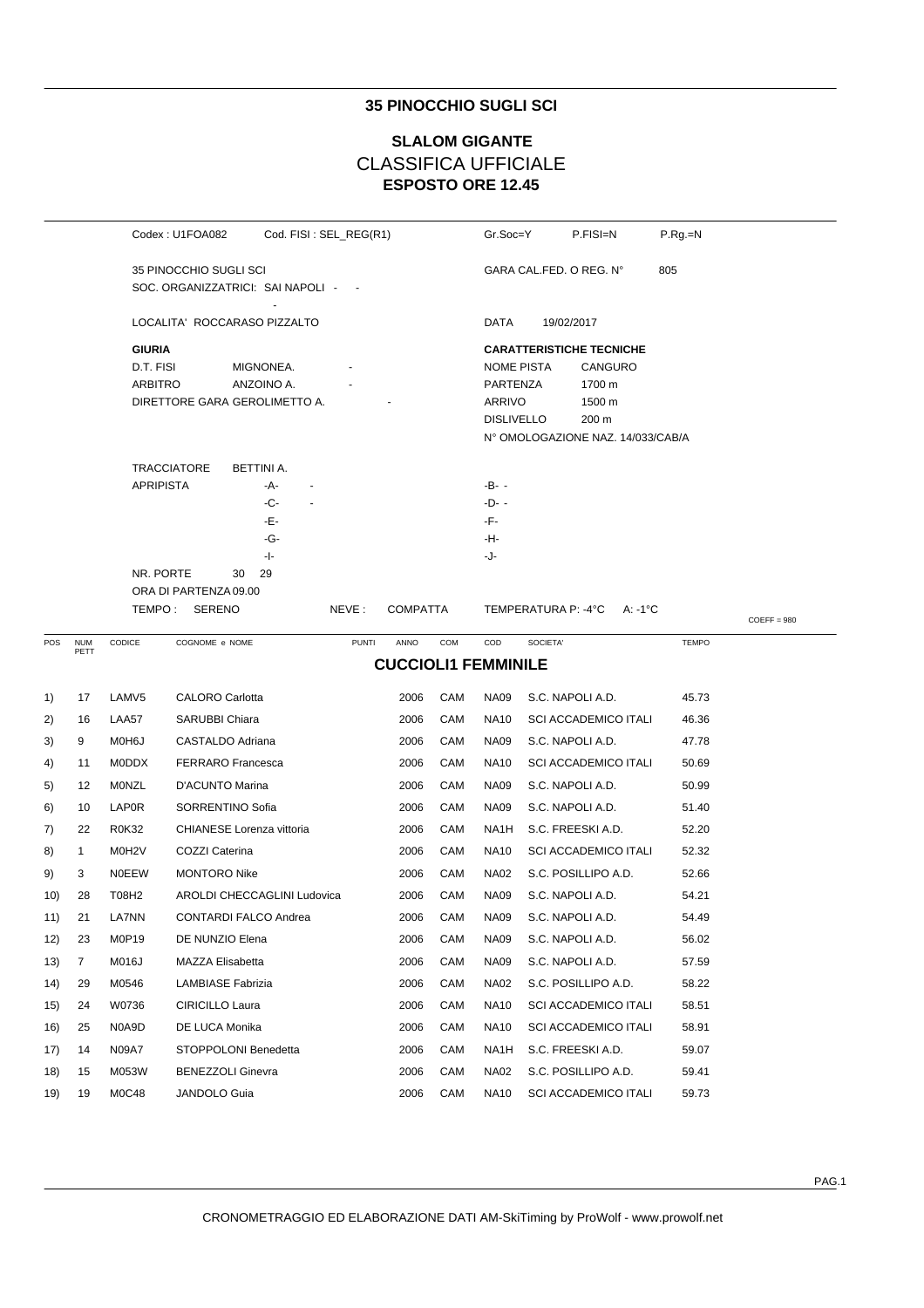| POS | <b>NUM</b><br>PETT | CODICE                         | COGNOME e NOME                           |      | <b>PUNTI</b> | ANNO                      | <b>COM</b> | COD                 | SOCIETA'                      | <b>TEMPO</b> |               |
|-----|--------------------|--------------------------------|------------------------------------------|------|--------------|---------------------------|------------|---------------------|-------------------------------|--------------|---------------|
| 20) | 8                  | T0DP3                          | CAMPAGNANO Micol                         |      |              | 2006                      | CAM        | NA1J                | SCI CLUB SKI TRIBE A          | 01:00.40     |               |
| 21) | 26                 | M058C                          | <b>MARTUSCIELLO Elena</b>                |      |              | 2006                      | CAM        | <b>NA06</b>         | S.C. 0.40 A.D.                | 01:01.18     |               |
| 22) | 2                  | M03M1                          | <b>GAROFALO Carla</b>                    |      |              | 2006                      | CAM        | <b>NA02</b>         | S.C. POSILLIPO A.D.           | 01:02.86     |               |
| 23) | 27                 | V08DH                          | SALZANO Sara                             |      |              | 2006                      | CAM        | NA <sub>1</sub> C   | S.C. 3PUNTO3 S.R.L.           | 01:03.17     |               |
| 24) | 4                  | T07CR                          | <b>FRIEDENTHAL Julianne</b>              |      |              | 2006                      | CAM        | NA1C                | S.C. 3PUNTO3 S.R.L.           | 01:07.82     |               |
| 25) | 13                 | V09A4                          | PINCI Chiara federica                    |      |              | 2006                      | CAM        | NA1D                | S.C. CENTRO AGONISTI          | 01:20.38     |               |
|     |                    |                                |                                          |      |              |                           |            |                     |                               |              |               |
| 20  |                    | R00XC IOVANE Matilde           | <b>CONCORRENTI NON PARTITI - TOT. 1</b>  | 2006 | CAM          | <b>NA03</b>               |            | S.C. VESUVIO A.S.D. |                               |              |               |
|     |                    |                                | <b>CONCORRENTI NON ARRIVATI - TOT. 2</b> |      |              |                           |            |                     |                               |              |               |
| 5   |                    | NOD5D PAONE Vittoria           |                                          | 2006 | CAM          | <b>NA09</b>               |            | S.C. NAPOLI A.D.    |                               |              |               |
| 6   |                    |                                | M0A6V PIGNATELLI SPINAZZOLA Annama@@06   |      | CAM          | NA <sub>1</sub> H         |            | S.C. FREESKI A.D.   |                               |              |               |
|     |                    |                                | <b>CONCORRENTI SQUALIFICATI - TOT. 1</b> |      |              |                           |            |                     |                               |              |               |
| 18  |                    | T0AW3 IPPOLITO Federica        |                                          | 2006 | CAM          | <b>NA10</b>               |            |                     | SCI ACCADEMICO ITALI Porta 14 |              |               |
|     |                    |                                |                                          |      |              |                           |            |                     |                               |              | $COEFF = 980$ |
| POS | <b>NUM</b>         | <b>CODICE</b>                  | COGNOME e NOME                           |      | <b>PUNTI</b> | ANNO                      | <b>COM</b> | COD                 | SOCIETA'                      | <b>TEMPO</b> |               |
|     | PETT               |                                |                                          |      |              | <b>CUCCIOLI1 MASCHILE</b> |            |                     |                               |              |               |
|     |                    |                                |                                          |      |              |                           |            |                     |                               |              |               |
| 1)  | 53                 | <b>HANRL</b>                   | ROMANO Edoardo                           |      |              | 2006                      | CAM        | <b>NA03</b>         | S.C. VESUVIO A.S.D.           | 49.07        |               |
| 2)  | 30                 | N04D2                          | <b>TROIANO Stefano</b>                   |      |              | 2006                      | CAM        | <b>NA03</b>         | S.C. VESUVIO A.S.D.           | 49.32        |               |
| 3)  | 62                 | <b>POWEK</b>                   | <b>TROZZI Matteo</b>                     |      |              | 2006                      | CAM        | <b>NA03</b>         | S.C. VESUVIO A.S.D.           | 49.75        |               |
| 4)  | 39                 | <b>MOADA</b>                   | <b>VERDE Luca</b>                        |      |              | 2006                      | CAM        | <b>NA03</b>         | S.C. VESUVIO A.S.D.           | 49.96        |               |
| 5)  | 44                 | <b>P0W40</b>                   | CANTALUPO Massimo                        |      |              | 2006                      | CAM        | NA1D                | S.C. CENTRO AGONISTI          | 50.33        |               |
| 6)  | 37                 | N09DJ                          | <b>BACULO Gustavo</b>                    |      |              | 2006                      | CAM        | <b>NA02</b>         | S.C. POSILLIPO A.D.           | 50.76        |               |
| 7)  | 49                 | P0XC0                          | <b>COLARIETI Filippo</b>                 |      |              | 2006                      | CAM        | <b>NA10</b>         | <b>SCI ACCADEMICO ITALI</b>   | 50.88        |               |
| 8)  | 58                 | LAPW0                          | CASCINI Fabrizio maria                   |      |              | 2006                      | CAM        | <b>NA09</b>         | S.C. NAPOLI A.D.              | 51.08        |               |
| 9)  | 47                 | N0CZ2                          | <b>BUCCI Michele</b>                     |      |              | 2006                      | CAM        | <b>NA10</b>         | SCI ACCADEMICO ITALI          | 51.97        |               |
| 10) | 31                 | <b>ROHPA</b>                   | <b>FILIPPINI Gianfilippo</b>             |      |              | 2006                      | CAM        | NA03                | S.C. VESUVIO A.S.D.           | 52.04        |               |
| 11) | 41                 | <b>N0A50</b>                   | SPAGNA MUSSO Andrea                      |      |              | 2006                      | CAM        | <b>NA09</b>         | S.C. NAPOLI A.D.              | 52.48        |               |
| 12) | 54                 | V098V                          | <b>ARDOLINO Ciro</b>                     |      |              | 2006                      | CAM        | NA <sub>1</sub> D   | S.C. CENTRO AGONISTI          | 52.74        |               |
| 13) | 52                 | <b>T0D06</b>                   | <b>IARUSSI Alessandro</b>                |      |              | 2006                      | CAM        | NA1D                | S.C. CENTRO AGONISTI          | 53.11        |               |
| 14) | 36                 | P0P21                          | DE FAZI Tommaso                          |      |              | 2006                      | CAM        | <b>NA09</b>         | S.C. NAPOLI A.D.              | 53.49        |               |
| 15) | 60                 | R0RW9                          | <b>ELIA Michele</b>                      |      |              | 2006                      | CAM        | <b>NA03</b>         | S.C. VESUVIO A.S.D.           | 53.93        |               |
| 16) | 46                 | N09YC                          | D'ANNA Christian                         |      |              | 2006                      | CAM        | NA1H                | S.C. FREESKI A.D.             | 54.50        |               |
| 17) | 56                 | R0RW8                          | <b>GIORDANO Giulio</b>                   |      |              | 2006                      | CAM        | NA1F                | SKI TEAM LUPI GIALLI          | 55.32        |               |
| 18) | 50                 | <b>VODVK</b>                   | <b>ESPOSITO Giuseppe</b>                 |      |              | 2006                      | CAM        | <b>NA02</b>         | S.C. POSILLIPO A.D.           | 56.74        |               |
| 19) | 55                 | MOENZ                          | DE CESARE Enrico                         |      |              | 2006                      | CAM        | <b>CE0A</b>         | A.S.D. SCI CLUB 2010          | 57.13        |               |
| 20) | 45                 | P0P3F                          | VITTO MASSEI Nicolo'                     |      |              | 2006                      | CAM        | CE0A                | A.S.D. SCI CLUB 2010          | 59.42        |               |
| 21) | 61                 | N0824                          | <b>MAIONE Vittorio</b>                   |      |              | 2006                      | CAM        | NA1H                | S.C. FREESKI A.D.             | 01:00.29     |               |
| 22) | 48                 | MONXE                          | <b>BRANCACCIO Sergio</b>                 |      |              | 2006                      | CAM        | <b>CE0A</b>         | A.S.D. SCI CLUB 2010          | 01:02.99     |               |
| 23) | 32                 | V04EM                          | DE LUCA Daniele                          |      |              | 2006                      | CAM        | <b>NA10</b>         | <b>SCI ACCADEMICO ITALI</b>   | 01:03.05     |               |
| 24) | 57                 | V0E9R                          | <b>ILLIANO Matteo</b>                    |      |              | 2006                      | CAM        | NA1F                | SKI TEAM LUPI GIALLI          | 01:03.28     |               |
| 25) | 40                 | N <sub>0</sub> CJ <sub>8</sub> | SIMEONE Matteo                           |      |              | 2006                      | CAM        | NA1C                | S.C. 3PUNTO3 S.R.L.           | 01:04.32     |               |
|     |                    |                                | <b>CONCORRENTI NON PARTITI - TOT. 2</b>  |      |              |                           |            |                     |                               |              |               |
| 43  |                    | R0JR3 FIORE Riccardo           |                                          | 2006 | CAM          | <b>NA03</b>               |            | S.C. VESUVIO A.S.D. |                               |              |               |

 $COEFF = 980$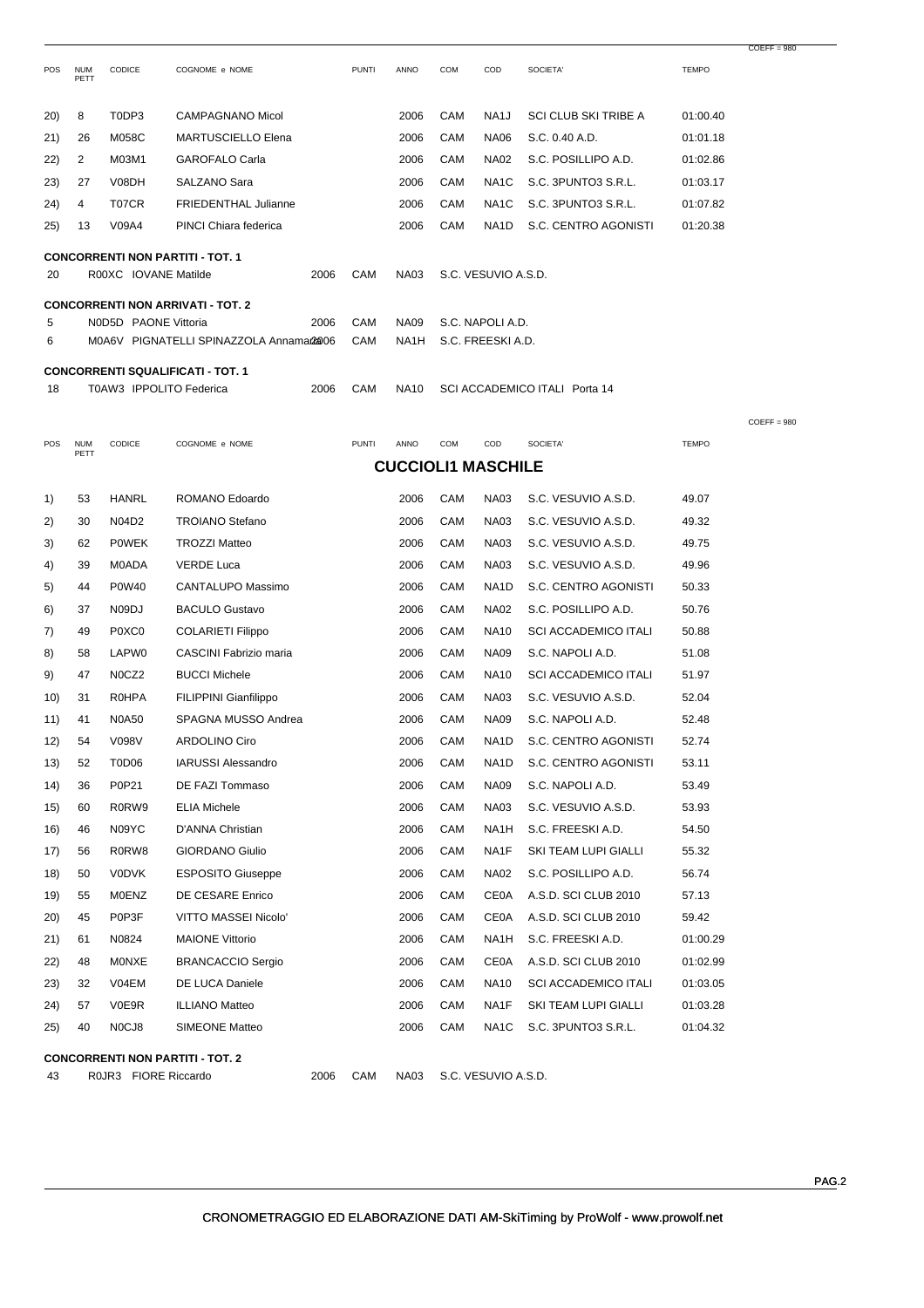| 59  |                    |                         | T07MN SOLOMBRINO Vittorio                 | 2006 | CAM          | NA1F                       |                | SKI TEAM LUPI GIALLI        |                                                                |              |               |       |
|-----|--------------------|-------------------------|-------------------------------------------|------|--------------|----------------------------|----------------|-----------------------------|----------------------------------------------------------------|--------------|---------------|-------|
|     |                    |                         | <b>CONCORRENTI NON ARRIVATI - TOT. 7</b>  |      |              |                            |                |                             |                                                                |              |               |       |
| 34  |                    |                         | N0ALP PORCELLI Gian mattia                | 2006 | CAM          | <b>CE0A</b>                |                | A.S.D. SCI CLUB 2010        |                                                                |              |               |       |
| 38  |                    | MOMXA SCHIRRU Piero     |                                           | 2006 | CAM          | <b>NA10</b>                |                | <b>SCI ACCADEMICO ITALI</b> |                                                                |              |               |       |
| 51  |                    | P0X34 RIZZO Orazio      |                                           | 2006 | CAM          | <b>NA02</b>                |                | S.C. POSILLIPO A.D.         |                                                                |              |               |       |
| 63  |                    |                         | MODXA LIMATOLA Filippo guido              | 2006 | CAM          | <b>NA10</b>                |                | <b>SCI ACCADEMICO ITALI</b> |                                                                |              |               |       |
| 65  |                    |                         | M0EX8 QUARANTA Alessandro                 | 2006 | CAM          | <b>NA10</b>                |                | <b>SCI ACCADEMICO ITALI</b> |                                                                |              |               |       |
| 66  |                    | N0L39 RUSCITTI Giovanni |                                           | 2006 | CAM          | NA <sub>1</sub> D          |                |                             | S.C. CENTRO AGONISTI                                           |              |               |       |
| 67  |                    |                         | MODE6 PUTATURO DONATI Mario               | 2006 | CAM          | <b>NA06</b>                | S.C. 0.40 A.D. |                             |                                                                |              |               |       |
|     |                    |                         | <b>CONCORRENTI SQUALIFICATI - TOT. 4</b>  |      |              |                            |                |                             |                                                                |              |               |       |
| 33  |                    |                         | W06T8 D'ANIELLO Salvador                  | 2006 | CAM          | NA <sub>1</sub> J          |                | SCI CLUB SKI TRIBE A        | Porta 25                                                       |              |               |       |
| 35  |                    |                         | R0DE5 COPPOLA Gregorio maria              | 2006 | CAM          | <b>NA10</b><br><b>NA10</b> |                |                             | SCI ACCADEMICO ITALI Porta 28<br>SCI ACCADEMICO ITALI Porta 24 |              |               |       |
| 42  |                    | M007K ASCANIO Enrico    |                                           | 2006 | CAM          |                            |                |                             |                                                                |              |               |       |
| 64  |                    |                         | M0AV6 CITAREDO Giuseppe                   | 2006 | CAM          | <b>NA10</b>                |                |                             | SCI ACCADEMICO ITALI Porta 13                                  |              |               |       |
|     |                    |                         |                                           |      |              |                            |                |                             |                                                                |              | $COEFF = 980$ |       |
| POS | <b>NUM</b><br>PETT | CODICE                  | COGNOME e NOME                            |      | <b>PUNTI</b> | ANNO                       | <b>COM</b>     | COD                         | SOCIETA'                                                       | <b>TEMPO</b> |               |       |
|     |                    |                         |                                           |      |              | <b>CUCCIOLI2 FEMMINILE</b> |                |                             |                                                                |              |               |       |
| 1)  | 76                 | LAETJ                   | <b>CLAAR Giulia</b>                       |      |              | 2005                       | CAM            | <b>CE0C</b>                 | SCI CLUB AREMOGNA A.                                           | 47.31        |               |       |
| 2)  | 79                 | P0XZ2                   | PANZA Annarita                            |      |              | 2005                       | CAM            | <b>NA09</b>                 | S.C. NAPOLI A.D.                                               | 48.41        |               |       |
| 3)  | 84                 | LAXL1                   | DE VITA Gaia rosa                         |      |              | 2005                       | CAM            | <b>NA03</b>                 | S.C. VESUVIO A.S.D.                                            | 49.03        |               |       |
| 4)  | 81                 | <b>ROELK</b>            | <b>AMIRANTE Carolina</b>                  |      |              | 2005                       | <b>CAM</b>     | <b>NA09</b>                 | S.C. NAPOLI A.D.                                               | 49.80        |               |       |
|     |                    | P0X5W                   | PALIOTTO Ginevra                          |      |              | 2005                       | CAM            |                             |                                                                |              |               |       |
| 5)  | 89                 |                         |                                           |      |              |                            |                | <b>NA09</b>                 | S.C. NAPOLI A.D.                                               | 50.94        |               |       |
| 6)  | 91                 | LAD <sub>19</sub>       | LA RUSCA Lorenza                          |      |              | 2005                       | CAM            | <b>NA10</b>                 | <b>SCI ACCADEMICO ITALI</b>                                    | 51.71        |               |       |
| 7)  | 74                 | CAR7J                   | <b>BUCCAFUSCA Carolina</b>                |      |              | 2005                       | CAM            | <b>NA06</b>                 | S.C. 0.40 A.D.                                                 | 52.85        |               |       |
| 8)  | 83                 | W022M                   | PASQUA Elisa                              |      |              | 2005                       | <b>CAM</b>     | NA <sub>1</sub> D           | S.C. CENTRO AGONISTI                                           | 53.45        |               |       |
| 9)  | 69                 | NOL5P                   | <b>FABBIO Vittoria</b>                    |      |              | 2005                       | CAM            | <b>NA09</b>                 | S.C. NAPOLI A.D.                                               | 53.59        |               |       |
| 10) | 86                 | LAD <sub>18</sub>       | <b>BIANCO Lavinia</b>                     |      |              | 2005                       | <b>CAM</b>     | <b>NA03</b>                 | S.C. VESUVIO A.S.D.                                            | 53.90        |               |       |
| 11) | 73                 | <b>NOKET</b>            | RUOSI Giorgia azzurra                     |      |              | 2005                       | CAM            | NA <sub>1</sub> C           | S.C. 3PUNTO3 S.R.L.                                            | 54.22        |               |       |
| 12) | 80                 | <b>ROJRD</b>            | <b>FIORE Federica</b>                     |      |              | 2005                       | <b>CAM</b>     | <b>NA03</b>                 | S.C. VESUVIO A.S.D.                                            | 54.41        |               |       |
| 13) | 82                 | P0WA8                   | ROSAPANE Lucrezia                         |      |              | 2005                       | <b>CAM</b>     | <b>NA10</b>                 | <b>SCI ACCADEMICO ITALI</b>                                    | 54.45        |               |       |
| 14) | 88                 | NOL37                   | <b>FONZI Flaminia</b>                     |      |              | 2005                       | CAM            | NA1D                        | S.C. CENTRO AGONISTI                                           | 54.59        |               |       |
|     | 78                 | M0A6L                   |                                           |      |              | 2005                       | CAM            | <b>NA02</b>                 | S.C. POSILLIPO A.D.                                            | 54.98        |               |       |
| 15) |                    |                         | <b>BARBAGALLO Diana</b>                   |      |              |                            |                |                             |                                                                |              |               |       |
| 16) | 77                 | <b>MOLJX</b>            | FURNARI Anna gabriella                    |      |              | 2005                       | CAM            | NA <sub>1</sub> C           | S.C. 3PUNTO3 S.R.L.                                            | 55.80        |               |       |
| 17) | 87                 | M09A4                   | LICENZIATI Fabrizia                       |      |              | 2005                       | CAM            | <b>CE0A</b>                 | A.S.D. SCI CLUB 2010                                           | 56.57        |               |       |
| 18) | 70                 | M04ZA                   | DE GREGORIO CATTANEO DI S.ELIA Maria 2005 |      |              |                            | <b>CAM</b>     | <b>NA03</b>                 | S.C. VESUVIO A.S.D.                                            | 56.75        |               |       |
| 19) | 71                 | <b>POVON</b>            | <b>IMPARATO Arianna</b>                   |      |              | 2005                       | <b>CAM</b>     | NA1H                        | S.C. FREESKI A.D.                                              | 57.24        |               |       |
| 20) | 93                 | <b>T0FNY</b>            | <b>FALCONIO Teodora</b>                   |      |              | 2005                       | CAM            | NA <sub>1</sub> H           | S.C. FREESKI A.D.                                              | 58.64        |               |       |
| 21) | 85                 | <b>MOCEN</b>            | <b>BARATTA Chiara</b>                     |      |              | 2005                       | CAM            | <b>NA10</b>                 | <b>SCI ACCADEMICO ITALI</b>                                    | 01:00.67     |               |       |
| 22) | 75                 | M09A3                   | <b>MANCONE Giulia</b>                     |      |              | 2005                       | CAM            | <b>NA10</b>                 | <b>SCI ACCADEMICO ITALI</b>                                    | 01:03.67     |               |       |
| 23) | 68                 | HAM7E                   | MARZOCCHI Dora                            |      |              | 2005                       | CAM            | <b>NA10</b>                 | <b>SCI ACCADEMICO ITALI</b>                                    | 01:06.63     |               |       |
|     |                    |                         | <b>CONCORRENTI NON PARTITI - TOT. 1</b>   |      |              |                            |                |                             |                                                                |              |               |       |
| 90  |                    | LAXL2 MINUCCI Federica  |                                           | 2005 | CAM          | <b>NA10</b>                |                | <b>SCI ACCADEMICO ITALI</b> |                                                                |              |               |       |
|     |                    |                         | <b>CONCORRENTI NON ARRIVATI - TOT. 1</b>  |      |              |                            |                |                             |                                                                |              |               |       |
| 72  |                    |                         | V098X DI MARE Francesca                   | 2005 | CAM          | NA1D                       |                |                             | S.C. CENTRO AGONISTI                                           |              |               |       |
|     |                    |                         | <b>CONCORRENTI SQUALIFICATI - TOT. 1</b>  |      |              |                            |                |                             |                                                                |              |               |       |
| 92  |                    | N0DA4 D'ACUNTO Beatrice |                                           | 2005 | CAM          | <b>NA10</b>                |                |                             | SCI ACCADEMICO ITALI Porta 28                                  |              |               |       |
|     |                    |                         |                                           |      |              |                            |                |                             |                                                                |              |               |       |
| POS | <b>NUM</b>         | CODICE                  | COGNOME e NOME                            |      | <b>PUNTI</b> | ANNO                       | COM            | COD                         | SOCIETA'                                                       | <b>TEMPO</b> | $COEFF = 980$ |       |
|     | PETT               |                         |                                           |      |              |                            |                |                             |                                                                |              |               |       |
|     |                    |                         |                                           |      |              | <b>CUCCIOLI2 MASCHILE</b>  |                |                             |                                                                |              |               |       |
| 1)  | 103                | LADW3                   | GIANNINO Giampaolo                        |      |              | 2005                       | <b>CAM</b>     | <b>NA09</b>                 | S.C. NAPOLI A.D.                                               | 47.22        |               | PAG.3 |

CRONOMETRAGGIO ED ELABORAZIONE DATI AM-SkiTiming by ProWolf - www.prowolf.net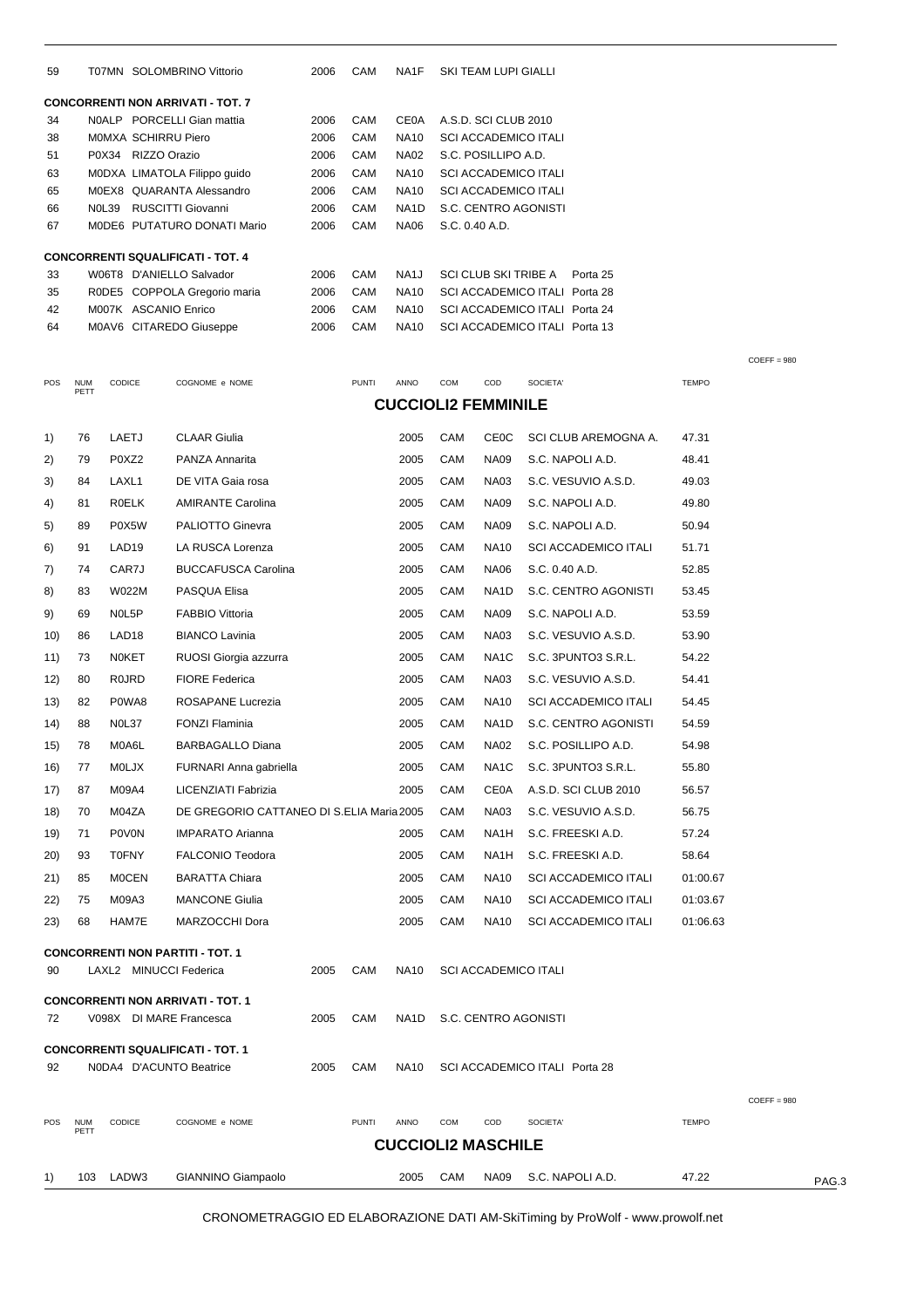| POS  | <b>NUM</b><br>PETT | CODICE                          | COGNOME e NOME                | <b>PUNTI</b> | <b>ANNO</b> | <b>COM</b> | COD               | SOCIETA'                    | <b>TEMPO</b> |
|------|--------------------|---------------------------------|-------------------------------|--------------|-------------|------------|-------------------|-----------------------------|--------------|
| 2)   | 96                 | LA80N                           | <b>MINERVINI Giulio</b>       |              | 2005        | CAM        | <b>NA10</b>       | <b>SCI ACCADEMICO ITALI</b> | 47.59        |
| 3)   | 95                 | M09L1                           | DI DONATO Paolo               |              | 2005        | CAM        | <b>NA06</b>       | S.C. 0.40 A.D.              | 48.23        |
| 4)   | 98                 | <b>N0AVM</b>                    | ZIMBO Andrea                  |              | 2005        | CAM        | NA <sub>1</sub> L | S.C. SETTECOLLI A.D.        | 48.55        |
| 5)   | 100                | HAVT9                           | LE DONNE Luca                 |              | 2005        | CAM        | <b>NA03</b>       | S.C. VESUVIO A.S.D.         | 49.25        |
| 6)   | 97                 | <b>POWEJ</b>                    | <b>SPERA Alessandro</b>       |              | 2005        | CAM        | <b>NA09</b>       | S.C. NAPOLI A.D.            | 49.38        |
| 7)   | 94                 | <b>FANTE</b>                    | <b>TORINO Vittorio</b>        |              | 2005        | CAM        | <b>NA09</b>       | S.C. NAPOLI A.D.            | 50.59        |
| 8)   | 114                | <b>P0PWJ</b>                    | QUARTO Antonio                |              | 2005        | CAM        | <b>NA03</b>       | S.C. VESUVIO A.S.D.         | 51.67        |
| 9)   | 112                | <b>NOKRJ</b>                    | <b>FAVA Matteo</b>            |              | 2005        | CAM        | <b>NA06</b>       | S.C. 0.40 A.D.              | 52.03        |
| 10)  | 99                 | M0K06                           | CAPASSO Francesco             |              | 2005        | CAM        | NA <sub>1</sub> D | S.C. CENTRO AGONISTI        | 52.05        |
| 11)  | 107                | M06J4                           | <b>CANTALAMESSA Antonio</b>   |              | 2005        | CAM        | <b>NA10</b>       | <b>SCI ACCADEMICO ITALI</b> | 52.97        |
| 12)  | 102                | <b>ROJRE</b>                    | <b>FIORE Giovanni</b>         |              | 2005        | CAM        | <b>NA03</b>       | S.C. VESUVIO A.S.D.         | 53.37        |
| (13) | 110                | R0P8T                           | <b>STROMSATHER Carlo</b>      |              | 2005        | CAM        | <b>NA10</b>       | <b>SCI ACCADEMICO ITALI</b> | 53.51        |
| (14) | 108                | LAVX1                           | <b>BERARDINONE Alessandro</b> |              | 2005        | CAM        | <b>NA10</b>       | <b>SCI ACCADEMICO ITALI</b> | 54.16        |
| 15)  | 117                | M0N8N                           | <b>ODDI Paolo</b>             |              | 2005        | CAM        | <b>NA02</b>       | S.C. POSILLIPO A.D.         | 55.35        |
| 16)  | 104                | <b>ROKJJ</b>                    | <b>DUMONTET Carlo</b>         |              | 2005        | CAM        | <b>NA10</b>       | <b>SCI ACCADEMICO ITALI</b> | 56.11        |
| 17)  | 106                | LAWM0                           | <b>ARLOTTA Marcello</b>       |              | 2005        | CAM        | <b>NA09</b>       | S.C. NAPOLI A.D.            | 56.31        |
| 18)  | 105                | N0K1E                           | <b>RUSSO Federico</b>         |              | 2005        | CAM        | NA <sub>1</sub> C | S.C. 3PUNTO3 S.R.L.         | 57.99        |
| 19)  | 113                | N <sub>0</sub> D <sub>1</sub> J | <b>GRECO Lucio</b>            |              | 2005        | CAM        | <b>NA02</b>       | S.C. POSILLIPO A.D.         | 58.05        |
| (20) | 111                | N0A3T                           | <b>TIERI Francesco</b>        |              | 2005        | CAM        | NA <sub>1</sub> C | S.C. 3PUNTO3 S.R.L.         | 01:07.55     |

**CONCORRENTI NON PARTITI - TOT. 0**

| <b>CONCORRENTI NON ARRIVATI - TOT. 4</b> |       |                                          |      |     |      |                             |          |  |  |  |  |  |
|------------------------------------------|-------|------------------------------------------|------|-----|------|-----------------------------|----------|--|--|--|--|--|
| 101                                      |       | MOL6D SATURNINO Stefano                  | 2005 | CAM | NA1L | S.C. SETTECOLLI A.D.        |          |  |  |  |  |  |
| 109                                      |       | LAVEX MARASCO Francesco                  | 2005 | CAM | NA10 | <b>SCI ACCADEMICO ITALI</b> |          |  |  |  |  |  |
| 115                                      |       | MOC6K DELLA PENNA Stefano                | 2005 | CAM |      | NA1H S.C. FREESKIAD.        |          |  |  |  |  |  |
| 116                                      |       | N0HV7 CAIAZZO Francesco pio              | 2005 | CAM |      | NA1C S.C. 3PUNTO3 S.R.L.    |          |  |  |  |  |  |
|                                          |       |                                          |      |     |      |                             |          |  |  |  |  |  |
|                                          |       | <b>CONCORRENTI SQUALIFICATI - TOT. 1</b> |      |     |      |                             |          |  |  |  |  |  |
| 118                                      | N07Y7 | <b>TARALLO Fabrizio</b>                  | 2005 | CAM | NA1J | <b>SCI CLUB SKI TRIBE A</b> | Porta 22 |  |  |  |  |  |

LA GIURIA

 $COEFF = 980$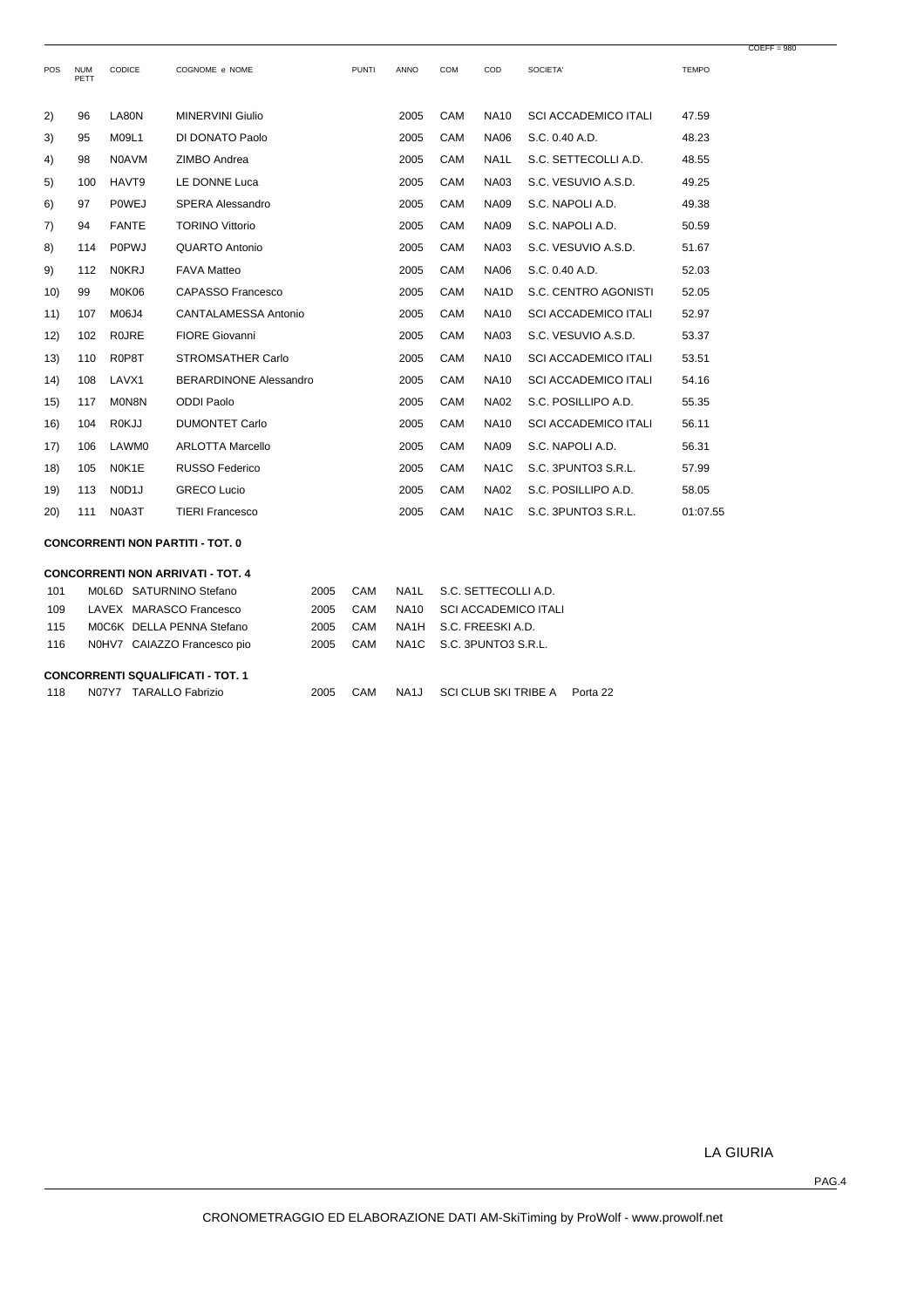## 35 PINOCCHIO SUGLI SCI

# **SLALOM GIGANTE CLASSIFICA UFFICIALE ESPOSTO ORE 12.45**

|     |                    |                  | Codex: P1FOA086              | Cod. FISI: SEL_REG(R1)              |              |                 |     | Gr.Soc=Y               | P.FISI=N                                   | $P.Rg=N$         |               |
|-----|--------------------|------------------|------------------------------|-------------------------------------|--------------|-----------------|-----|------------------------|--------------------------------------------|------------------|---------------|
|     |                    |                  | 35 PINOCCHIO SUGLI SCI       |                                     |              |                 |     |                        | GARA CAL FED. O REG. N°                    | 805              |               |
|     |                    |                  |                              | SOC. ORGANIZZATRICI: SAI NAPOLI - - |              |                 |     |                        |                                            |                  |               |
|     |                    |                  | LOCALITA' ROCCARASO PIZZALTO |                                     |              |                 |     | DATA                   | 19/02/2017                                 |                  |               |
|     |                    | <b>GIURIA</b>    |                              |                                     |              |                 |     |                        | <b>CARATTERISTICHE TECNICHE</b>            |                  |               |
|     |                    | D.T. FISI        |                              | MIGNONEA.                           |              |                 |     | NOME PISTA             | CANGURO                                    |                  |               |
|     |                    | <b>ARBITRO</b>   |                              | ANZOINO A.                          |              |                 |     | PARTENZA               | 1700 m                                     |                  |               |
|     |                    |                  |                              | DIRETTORE GARA GEROLIMETTO A.       |              |                 |     | <b>ARRIVO</b>          | 1500 m                                     |                  |               |
|     |                    |                  |                              |                                     |              |                 |     | <b>DISLIVELLO</b>      | 200 m<br>N° OMOLOGAZIONE NAZ. 14/033/CAB/A |                  |               |
|     |                    |                  | <b>TRACCIATORE</b>           | BETTINI A.                          |              |                 |     |                        |                                            |                  |               |
|     |                    | <b>APRIPISTA</b> |                              | -A-                                 |              |                 |     | -B- -                  |                                            |                  |               |
|     |                    |                  |                              | -C-                                 |              |                 |     | $-D-$                  |                                            |                  |               |
|     |                    |                  |                              | -Е-                                 |              |                 |     | -F-                    |                                            |                  |               |
|     |                    |                  |                              | -G-                                 |              |                 |     | -H-                    |                                            |                  |               |
|     |                    | NR. PORTE        |                              | - -<br>21                           |              |                 |     | -J-                    |                                            |                  |               |
|     |                    |                  | 22<br>ORA DI PARTENZA 11.15  |                                     |              |                 |     |                        |                                            |                  |               |
|     |                    |                  | TEMPO: SERENO                |                                     | NEVE:        | <b>COMPATTA</b> |     |                        | TEMPERATURA P: -4°C                        | $A: -1^{\circ}C$ |               |
|     |                    |                  |                              |                                     |              |                 |     |                        |                                            |                  | $COEFF = 980$ |
| POS | <b>NUM</b><br>PETT | CODICE           | COGNOME e NOME               |                                     | <b>PUNTI</b> | ANNO            | COM | COD                    | SOCIETA'                                   | <b>TEMPO</b>     |               |
|     |                    |                  |                              |                                     |              |                 |     | <b>BABY1 FEMMINILE</b> |                                            |                  |               |
| 1)  | 134                | P0MZJ            | <b>BIANCO Rebecca</b>        |                                     |              | 2008            | CAM | <b>NA03</b>            | S.C. VESUVIO A.S.D.                        | 36.05            |               |
| 2)  | 137                | R0RWM            | CANTALUPO Vera               |                                     |              | 2008            | CAM | NA1D                   | S.C. CENTRO AGONISTI                       | 37.85            |               |
| 3)  | 120                | <b>NOCPL</b>     | LIMAURO Chiara               |                                     |              | 2008            | CAM | <b>NA03</b>            | S.C. VESUVIO A.S.D.                        | 37.87            |               |
| 4)  | 136                | <b>R0RZN</b>     | CARONTI Asia                 |                                     |              | 2008            | CAM | NA1F                   | SKI TEAM LUPI GIALLI                       | 39.21            |               |
| 5)  | 121                | <b>NOCPV</b>     | GIULIANO Caterina            |                                     |              | 2008            | CAM | NA <sub>1</sub> C      | S.C. 3PUNTO3 S.R.L.                        | 39.88            |               |
| 6)  | 124                | R0HX2            | <b>NOSCHESE Letizia</b>      |                                     |              | 2008            | CAM | <b>NA06</b>            | S.C. 0.40 A.D.                             | 40.40            |               |
| 7)  | 135                | P00W2            | <b>ABBATE Giulia</b>         |                                     |              | 2008            | CAM | <b>NA03</b>            | S.C. VESUVIO A.S.D.                        | 40.54            |               |
| 8)  | 126                | R0T4Y            | <b>COLARIETI Stefania</b>    |                                     |              | 2008            | CAM | <b>NA10</b>            | SCI ACCADEMICO ITALI                       | 41.27            |               |
| 9)  | 125                | R0P9D            | CAIAZZO Chiara maria         |                                     |              | 2008            | CAM | NA1C                   | S.C. 3PUNTO3 S.R.L.                        | 41.30            |               |
| 10) | 127                | <b>R0CWV</b>     | <b>DI BATTISTA Giulia</b>    |                                     |              | 2008            | CAM | NA1H                   | S.C. FREESKI A.D.                          | 41.57            |               |
| 11) | 131                | <b>TOCPF</b>     | PINO Ludovica maria          |                                     |              | 2008            | CAM | NA <sub>1</sub> C      | S.C. 3PUNTO3 S.R.L.                        | 42.54            |               |
| 12) | 128                | T0706            | ROSAPANE Lavinia             |                                     |              | 2008            | CAM | <b>NA10</b>            | <b>SCI ACCADEMICO ITALI</b>                | 43.49            |               |
| 13) | 122                | W08P7            | <b>BUCCI Selvaggia</b>       |                                     |              | 2008            | CAM | <b>NA10</b>            | <b>SCI ACCADEMICO ITALI</b>                | 44.22            |               |
| 14) | 132                | T0AW6            | <b>IPPOLITO Piera</b>        |                                     |              | 2008            | CAM | NA10                   | <b>SCI ACCADEMICO ITALI</b>                | 44.46            |               |
| 15) | 138                | P0P7A            | CARDOSO Alessandra           |                                     |              | 2008            | CAM | NA1H                   | S.C. FREESKI A.D.                          | 45.54            |               |
| 16) | 119                | R0952            | <b>CANGIANO Carlotta</b>     |                                     |              | 2008            | CAM | NA1C                   | S.C. 3PUNTO3 S.R.L.                        | 45.60            |               |
| 17) | 123                | W08HC            | TROTTA Enrica                |                                     |              | 2008            | CAM | NA <sub>1</sub> C      | S.C. 3PUNTO3 S.R.L.                        | 47.62            |               |
| 18) | 130                | R0J43            | STOPPOLONI Piera             |                                     |              | 2008            | CAM | NA1H                   | S.C. FREESKI A.D.                          | 57.72            |               |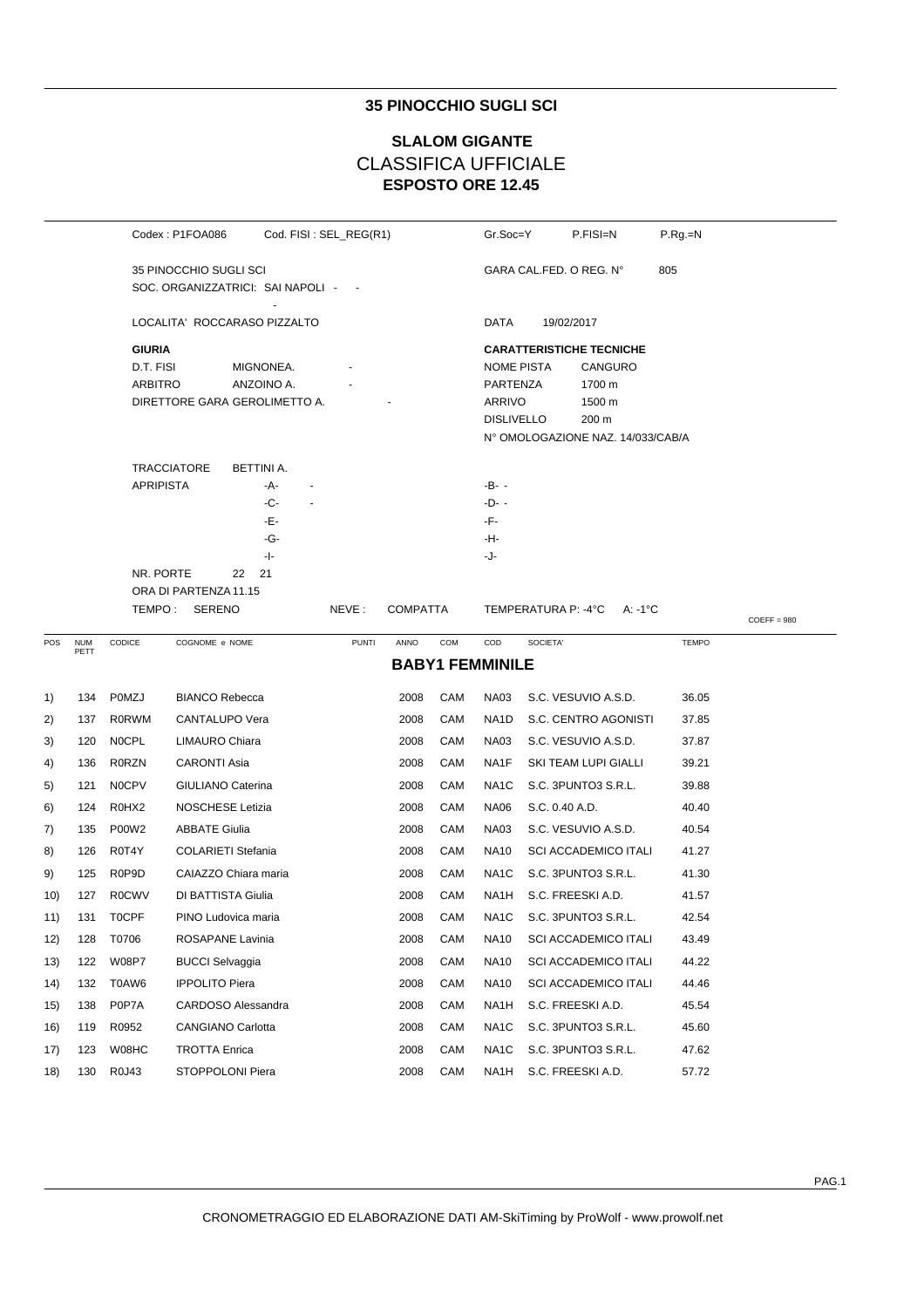| 133  |                    |                       | <b>CONCORRENTI NON PARTITI - TOT. 1</b><br>V051Z TRAMONTANO Viola | 2008 | CAM          | <b>NA10</b>       |                             |                               | <b>SCI ACCADEMICO ITALI</b> |              |               |  |
|------|--------------------|-----------------------|-------------------------------------------------------------------|------|--------------|-------------------|-----------------------------|-------------------------------|-----------------------------|--------------|---------------|--|
|      |                    |                       | <b>CONCORRENTI NON ARRIVATI - TOT. 0</b>                          |      |              |                   |                             |                               |                             |              |               |  |
| 129  |                    | P0N3V BARATTA Marina  | <b>CONCORRENTI SQUALIFICATI - TOT. 1</b>                          | 2008 | CAM          | NA10              |                             | SCI ACCADEMICO ITALI Porta 11 |                             |              |               |  |
|      |                    |                       |                                                                   |      |              |                   |                             |                               |                             |              | $COEFF = 980$ |  |
| POS  | <b>NUM</b><br>PETT | <b>CODICE</b>         | COGNOME e NOME                                                    |      | <b>PUNTI</b> | ANNO              | <b>COM</b>                  | COD                           | SOCIETA'                    | <b>TEMPO</b> |               |  |
|      |                    |                       |                                                                   |      |              |                   |                             | <b>BABY1 MASCHILE</b>         |                             |              |               |  |
| 1)   | 141                | <b>P0XKA</b>          | <b>RUCCI Manuel</b>                                               |      |              | 2008              | CAM                         | <b>NA03</b>                   | S.C. VESUVIO A.S.D.         | 35.75        |               |  |
| 2)   | 154                | <b>PONNF</b>          | <b>CLAAR Luca</b>                                                 |      |              | 2008              | CAM                         | <b>NA02</b>                   | S.C. POSILLIPO A.D.         | 36.70        |               |  |
| 3)   | 142                | T0D09                 | IARUSSI Leonardo                                                  |      |              | 2008              | CAM                         | NA1D                          | S.C. CENTRO AGONISTI        | 38.25        |               |  |
| 4)   | 146                | <b>ROCEP</b>          | <b>MONTORO Giovanni</b>                                           |      |              | 2008              | CAM                         | <b>NA02</b>                   | S.C. POSILLIPO A.D.         | 38.77        |               |  |
| 5)   | 147                | P0PC0                 | <b>IMPROTA Federico</b>                                           |      |              | 2008              | CAM                         | NA <sub>1</sub> C             | S.C. 3PUNTO3 S.R.L.         | 39.45        |               |  |
| 6)   | 150                | <b>POTHR</b>          | <b>CASCONE Domenico</b>                                           |      |              | 2008              | CAM                         | <b>NA03</b>                   | S.C. VESUVIO A.S.D.         | 39.70        |               |  |
| 7)   | 144                | V0E9Z                 | <b>SPERA Gianmario</b>                                            |      |              | 2008              | CAM                         | NA1F                          | SKI TEAM LUPI GIALLI        | 40.37        |               |  |
| 8)   | 139                | P0RY3                 | <b>MONACO Antonio</b>                                             |      |              | 2008              | CAM                         | <b>NA06</b>                   | S.C. 0.40 A.D.              | 41.04        |               |  |
| 9)   | 149                | <b>RONTJ</b>          | APREA Leonardo                                                    |      |              | 2008              | CAM                         | NA <sub>1</sub> D             | S.C. CENTRO AGONISTI        | 41.66        |               |  |
| 10)  | 153                | W02KA                 | <b>TORCHIA Massimo</b>                                            |      |              | 2008              | CAM                         | <b>NA10</b>                   | <b>SCI ACCADEMICO ITALI</b> | 44.31        |               |  |
| 11)  | 140                | R0JM2                 | <b>MAIONE Francesco</b>                                           |      |              | 2008              | CAM                         | NA1H                          | S.C. FREESKI A.D.           | 44.79        |               |  |
| 12)  | 152                | P0R4W                 | DE LUCA Edoardo                                                   |      |              | 2008              | CAM                         | <b>NA10</b>                   | <b>SCI ACCADEMICO ITALI</b> | 45.05        |               |  |
| (13) | 145                | P0VX2                 | D'ANGELO Alessandro                                               |      |              | 2008              | CAM                         | <b>NA10</b>                   | <b>SCI ACCADEMICO ITALI</b> | 48.29        |               |  |
|      |                    |                       | <b>CONCORRENTI NON PARTITI - TOT. 2</b>                           |      |              |                   |                             |                               |                             |              |               |  |
| 143  |                    | P0J76 LANDI Riccardo  |                                                                   | 2008 | CAM          | <b>NA10</b>       |                             |                               | <b>SCI ACCADEMICO ITALI</b> |              |               |  |
| 156  |                    |                       | W08X3 DE FELICE Federico                                          | 2008 | CAM          | NA1C              |                             | S.C. 3PUNTO3 S.R.L.           |                             |              |               |  |
|      |                    |                       | <b>CONCORRENTI NON ARRIVATI - TOT. 3</b>                          |      |              |                   |                             |                               |                             |              |               |  |
| 148  |                    | V098W DI MARE Antonio |                                                                   | 2008 | CAM          | NA <sub>1</sub> D | S.C. CENTRO AGONISTI        |                               |                             |              |               |  |
| 151  |                    | <b>POJOF</b>          | <b>MUROLO Alessandro</b>                                          | 2008 | CAM          | <b>NA10</b>       | <b>SCI ACCADEMICO ITALI</b> |                               |                             |              |               |  |
| 155  |                    | R0A98 RIZZO Lorenzo   |                                                                   | 2008 | CAM          | <b>NA02</b>       |                             | S.C. POSILLIPO A.D.           |                             |              |               |  |

### **CONCORRENTI SQUALIFICATI - TOT. 0**

| <b>POS</b> | <b>NUM</b><br>PETT | <b>CODICE</b>                  | COGNOME e NOME              | <b>PUNTI</b> | ANNO | <b>COM</b> | COD                    | SOCIETA'                    | <b>TEMPO</b> |
|------------|--------------------|--------------------------------|-----------------------------|--------------|------|------------|------------------------|-----------------------------|--------------|
|            |                    |                                |                             |              |      |            | <b>BABY2 FEMMINILE</b> |                             |              |
| 1)         | 171                | N0266                          | <b>DAUTI Semire</b>         |              | 2007 | CAM        | <b>NA06</b>            | S.C. 0.40 A.D.              | 34.97        |
|            |                    |                                |                             |              |      |            |                        |                             |              |
| 2)         | 164                | M0NV3                          | PENNAROLA Clara             |              | 2007 | CAM        | <b>NA09</b>            | S.C. NAPOLI A.D.            | 35.61        |
| 3)         | 161                | M0HK4                          | POLIDORO Federica           |              | 2007 | CAM        | <b>NA03</b>            | S.C. VESUVIO A.S.D.         | 35.93        |
| 4)         | 160                | P <sub>0</sub> P <sub>V2</sub> | <b>FAVA Marcella</b>        |              | 2007 | CAM        | <b>NA06</b>            | S.C. 0.40 A.D.              | 36.06        |
| 5)         | 166                | V09A5                          | <b>PINCI Vittoria</b>       |              | 2007 | CAM        | NA <sub>1</sub> D      | S.C. CENTRO AGONISTI        | 37.51        |
| 6)         | 167                | <b>NOCRL</b>                   | <b>BALBINOT Vittoria</b>    |              | 2007 | CAM        | <b>NA09</b>            | S.C. NAPOLI A.D.            | 37.76        |
| 7)         | 169                | R0K2W                          | <b>CHIANESE Francesca</b>   |              | 2007 | CAM        | NA <sub>1</sub> H      | S.C. FREESKI A.D.           | 39.23        |
| 8)         | 175                | <b>NOCRA</b>                   | <b>MANDER Martina</b>       |              | 2007 | CAM        | <b>NA09</b>            | S.C. NAPOLI A.D.            | 39.46        |
| 9)         | 168                | N0104                          | VIGO Camilla                |              | 2007 | CAM        | NA <sub>1</sub> H      | S.C. FREESKI A.D.           | 40.45        |
| 10)        | 162                | <b>W082L</b>                   | <b>MORELLI Enrica</b>       |              | 2007 | CAM        | NA <sub>1</sub> F      | <b>SKI TEAM LUPI GIALLI</b> | 40.82        |
| 11)        | 174                | N00WX                          | <b>CANTALAMESSA Lorenza</b> |              | 2007 | CAM        | <b>NA10</b>            | <b>SCI ACCADEMICO ITALI</b> | 41.12        |

COEFF = 980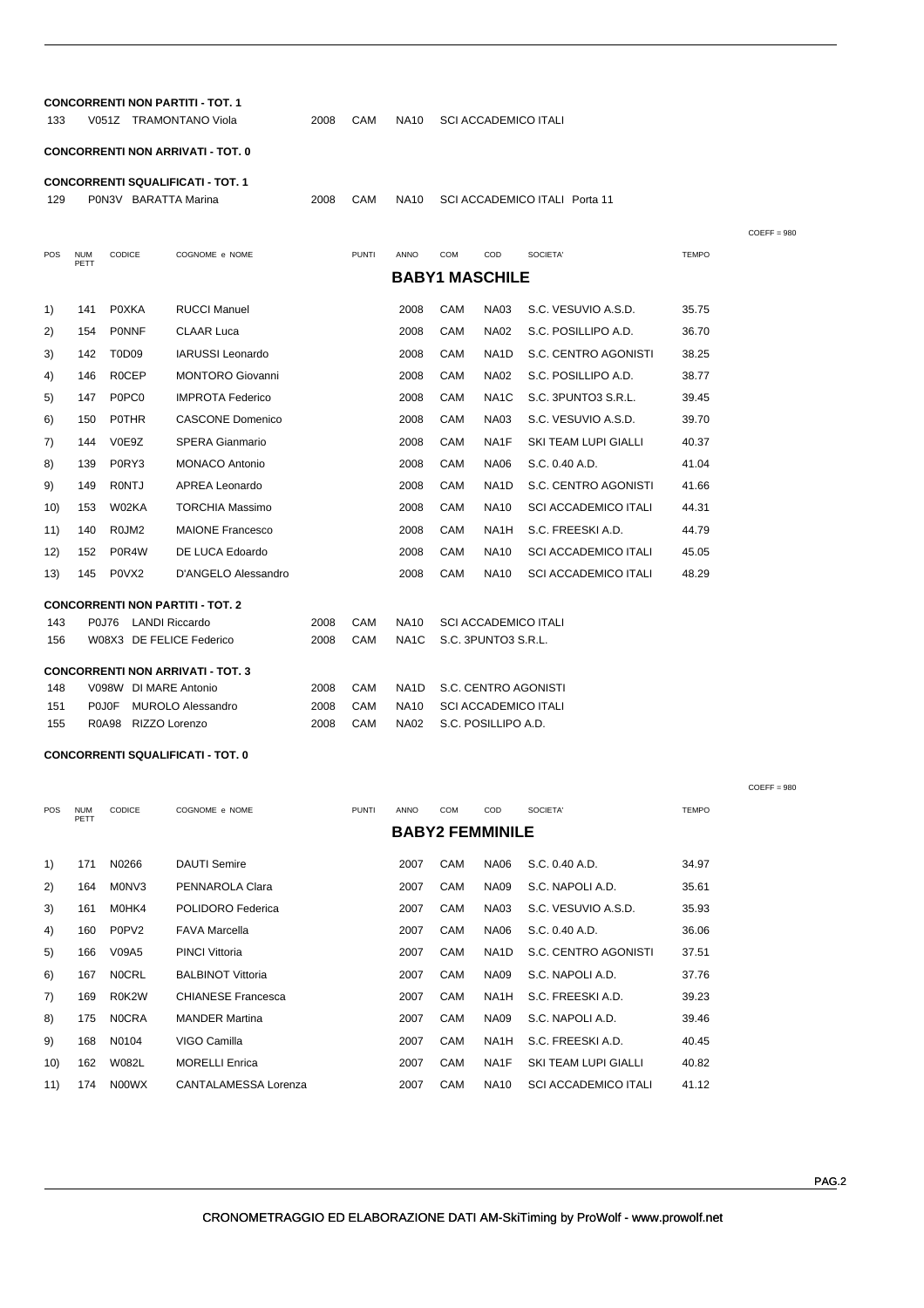|            |                    |                      |                                                                                             |              |              |                                  |            |                                  |                             |                                                  |                | $COEFF = 980$ |       |
|------------|--------------------|----------------------|---------------------------------------------------------------------------------------------|--------------|--------------|----------------------------------|------------|----------------------------------|-----------------------------|--------------------------------------------------|----------------|---------------|-------|
| POS        | <b>NUM</b><br>PETT | CODICE               | COGNOME e NOME                                                                              |              | <b>PUNTI</b> | ANNO                             | <b>COM</b> | COD                              | SOCIETA'                    |                                                  | <b>TEMPO</b>   |               |       |
| 12)        | 158                | R0P8V                | <b>STROMSATHER Anna</b>                                                                     |              |              | 2007                             | CAM        | <b>NA10</b>                      |                             | <b>SCI ACCADEMICO ITALI</b>                      | 41.19          |               |       |
| (13)       | 172                | <b>R0FCX</b>         | <b>SANGES Ludovica</b>                                                                      |              |              | 2007                             | CAM        | <b>NA06</b>                      | S.C. 0.40 A.D.              |                                                  | 41.57          |               |       |
| 14)        | 170                | <b>P0M75</b>         | MIELE Maria vittoria                                                                        |              |              | 2007                             | CAM        | NA1C                             |                             | S.C. 3PUNTO3 S.R.L.                              | 42.00          |               |       |
| 15)        | 173                | N0F5W                | MELISSA Ludovica                                                                            |              |              | 2007                             | CAM        | NA <sub>1</sub> C                |                             | S.C. 3PUNTO3 S.R.L.                              | 42.83          |               |       |
| 16)        | 157                | T081X                | DE JOANNA Chiara                                                                            |              |              | 2007                             | CAM        | NA1C                             |                             | S.C. 3PUNTO3 S.R.L.                              | 56.20          |               |       |
| 159        |                    | VOFHL SPADA Nina     | <b>CONCORRENTI NON PARTITI - TOT. 1</b>                                                     | 2007         | CAM          | <b>NA02</b>                      |            | S.C. POSILLIPO A.D.              |                             |                                                  |                |               |       |
| 165        |                    |                      | <b>CONCORRENTI NON ARRIVATI - TOT. 1</b><br>R0HL9 DE MARIA Lucrezia                         | 2007         | CAM          | <b>NA10</b>                      |            |                                  | <b>SCI ACCADEMICO ITALI</b> |                                                  |                |               |       |
|            |                    |                      | <b>CONCORRENTI SQUALIFICATI - TOT. 1</b>                                                    |              |              |                                  |            |                                  |                             |                                                  |                |               |       |
| 163        |                    | R0RZM CARONTI Alice  |                                                                                             | 2007         | CAM          | NA1F                             |            | SKI TEAM LUPI GIALLI             |                             | Porta 5                                          |                |               |       |
|            |                    |                      |                                                                                             |              |              |                                  |            |                                  |                             |                                                  |                | $COEFF = 980$ |       |
| POS        | <b>NUM</b><br>PETT | CODICE               | COGNOME e NOME                                                                              |              | <b>PUNTI</b> | ANNO                             | COM        | COD                              | SOCIETA'                    |                                                  | <b>TEMPO</b>   |               |       |
|            |                    |                      |                                                                                             |              |              |                                  |            | <b>BABY2 MASCHILE</b>            |                             |                                                  |                |               |       |
| 1)         | 198                | LAVA <sub>6</sub>    | MATERAZZO Lucio                                                                             |              |              | 2007                             | CAM        | <b>NA03</b>                      |                             | S.C. VESUVIO A.S.D.                              | 33.24          |               |       |
| 2)         | 190                | LA06Z                | NAPOLITANO Alessandro                                                                       |              |              | 2007                             | CAM        | NA <sub>1</sub> C                |                             | S.C. 3PUNTO3 S.R.L.                              | 33.31          |               |       |
| 3)         | 180                | <b>ROCFZ</b>         | D'ANTONIO Anthony                                                                           |              |              | 2007                             | CAM        | <b>NA03</b>                      |                             | S.C. VESUVIO A.S.D.                              | 33.89          |               |       |
| 4)         | 184                | LA1CW                | ATTANASIO Luigi                                                                             |              |              | 2007                             | CAM        | NA1L                             |                             | S.C. SETTECOLLI A.D.                             | 33.96          |               |       |
| 5)         | 178                | N0KT7                | <b>TROIANO Niccolo</b>                                                                      |              |              | 2007                             | CAM        | <b>NA02</b>                      |                             | S.C. POSILLIPO A.D.                              | 34.69          |               |       |
| 6)         | 182                | N02VC                | <b>MANCINI Mario</b>                                                                        |              |              | 2007                             | CAM        | <b>NA03</b>                      |                             | S.C. VESUVIO A.S.D.                              | 35.54          |               |       |
| 7)         | 181                | M0L6C                | SATURNINO Lorenzo                                                                           |              |              | 2007                             | CAM        | NA1L                             |                             | S.C. SETTECOLLI A.D.                             | 35.91          |               |       |
| 8)         | 197                | N019N                | CIRILLO Luca                                                                                |              |              | 2007                             | CAM        | NA1C                             |                             | S.C. 3PUNTO3 S.R.L.                              | 36.61          |               |       |
| 9)         | 186                | <b>P0PAX</b>         | PATI CLAUSI Francesco                                                                       |              |              | 2007                             | CAM        | <b>NA03</b>                      |                             | S.C. VESUVIO A.S.D.                              | 36.90          |               |       |
| 10)        | 201                | P0P2F                | <b>TARICANI Valerio massimo</b>                                                             |              |              | 2007                             | CAM        | <b>CE0A</b>                      |                             | A.S.D. SCI CLUB 2010                             | 37.26          |               |       |
| 11)        | 196                | P0P3E                | D'ANNA Daniel                                                                               |              |              | 2007                             | CAM        | NA1H                             |                             | S.C. FREESKI A.D.                                | 37.35          |               |       |
| 12)        | 189                | M09XP                | MARTUSCIELLO Angelo                                                                         |              |              | 2007                             | CAM        | <b>NA06</b>                      | S.C. 0.40 A.D.              |                                                  | 37.65          |               |       |
| 13)        | 191                | R0MH3                | CARPENTIERO Davide                                                                          |              |              | 2007                             | CAM        | NA1H                             |                             | S.C. FREESKI A.D.                                | 38.83          |               |       |
| 14)        | 179                | <b>P0V0T</b>         | <b>IMPARATO Davide</b>                                                                      |              |              | 2007                             | CAM        | NA <sub>1</sub> H                |                             | S.C. FREESKI A.D.                                | 39.20          |               |       |
| 15)        | 194                | P0P32                | MIGLIACCIO Pasquale                                                                         |              |              | 2007                             | CAM        | NA <sub>1</sub> D                |                             | S.C. CENTRO AGONISTI                             | 39.64          |               |       |
|            |                    | N0D5F                |                                                                                             |              |              | 2007                             | CAM        |                                  |                             |                                                  |                |               |       |
| 16)        | 176                |                      | <b>FIORILLO Giammarco</b>                                                                   |              |              |                                  |            | NA <sub>1</sub> J                |                             | SCI CLUB SKI TRIBE A                             | 40.97          |               |       |
| 17)<br>18) | 188<br>195         | T09HV<br>R0HP5       | DI PROPERZIO Mario<br><b>MAIELLO Gianmaria</b>                                              |              |              | 2007<br>2007                     | CAM<br>CAM | <b>NA10</b><br>NA <sub>1</sub> H |                             | <b>SCI ACCADEMICO ITALI</b><br>S.C. FREESKI A.D. | 43.16<br>45.46 |               |       |
|            |                    |                      |                                                                                             |              |              |                                  |            |                                  |                             |                                                  |                |               |       |
| 193        |                    |                      | <b>CONCORRENTI NON PARTITI - TOT. 1</b><br>M01NC MINERVINI Fabio                            | 2007         | CAM          | <b>NA10</b>                      |            |                                  | <b>SCI ACCADEMICO ITALI</b> |                                                  |                |               |       |
|            |                    |                      | <b>CONCORRENTI NON ARRIVATI - TOT. 2</b>                                                    |              |              |                                  |            |                                  |                             |                                                  |                |               |       |
| 187<br>199 |                    |                      | R0K2M DONNARUMMA Francesco                                                                  | 2007<br>2007 | CAM<br>CAM   | NA <sub>1</sub> H<br><b>NA10</b> |            | S.C. FREESKI A.D.                | <b>SCI ACCADEMICO ITALI</b> |                                                  |                |               |       |
|            |                    |                      | M0P1A LIPPIELLO Giuseppe                                                                    |              |              |                                  |            |                                  |                             |                                                  |                |               |       |
| 177        |                    |                      | <b>CONCORRENTI SQUALIFICATI - TOT. 5</b><br>N072M DE GREGORIO CATTANEO DI S.EL200E7ttoreCAM |              |              |                                  |            | S.C. VESUVIO A.S.D.              |                             | Porta 20                                         |                |               |       |
| 183        |                    |                      | N0KT2 CEMBALO Lorenzo                                                                       | 2007         | CAM          | <b>NA03</b><br>NA <sub>1</sub> J |            | SCI CLUB SKI TRIBE A             |                             | Porta 20                                         |                |               |       |
| 185        |                    | T0ELV PONZO Andrea   |                                                                                             | 2007         | CAM          | NA <sub>1</sub> J                |            | SCI CLUB SKI TRIBE A             |                             | Porta 11                                         |                |               |       |
| 192        |                    | P0NEV QUARTO Giorgio |                                                                                             | 2007         | CAM          | <b>NA03</b>                      |            | S.C. VESUVIO A.S.D.              |                             | Porta 4                                          |                |               |       |
| 200        |                    |                      | W081J VITAGLIANO Luigi                                                                      | 2007         | CAM          | NA <sub>1</sub> C                |            | S.C. 3PUNTO3 S.R.L.              |                             | Porta 20                                         |                |               |       |
|            |                    |                      |                                                                                             |              |              |                                  |            |                                  |                             |                                                  |                | $COEFF = 980$ |       |
| POS        | <b>NUM</b><br>PETT | CODICE               | COGNOME e NOME                                                                              |              | <b>PUNTI</b> | ANNO                             | COM        | COD                              | SOCIETA'                    |                                                  | <b>TEMPO</b>   |               |       |
|            |                    |                      |                                                                                             |              |              | <b>SUPER BABY1 FEMMINILE</b>     |            |                                  |                             |                                                  |                |               |       |
| 1)         | 202                | R01E0                | <b>GRANDE GIACOMELLI Laura</b>                                                              |              |              | 2010                             | <b>CLS</b> | <b>RM83</b>                      |                             | <b>SCI ACCADEMICO ITALI</b>                      | 44.77          |               | PAG.3 |
|            |                    |                      |                                                                                             |              |              |                                  |            |                                  |                             |                                                  |                |               |       |

CRONOMETRAGGIO ED ELABORAZIONE DATI AM-SkiTiming by ProWolf - www.prowolf.net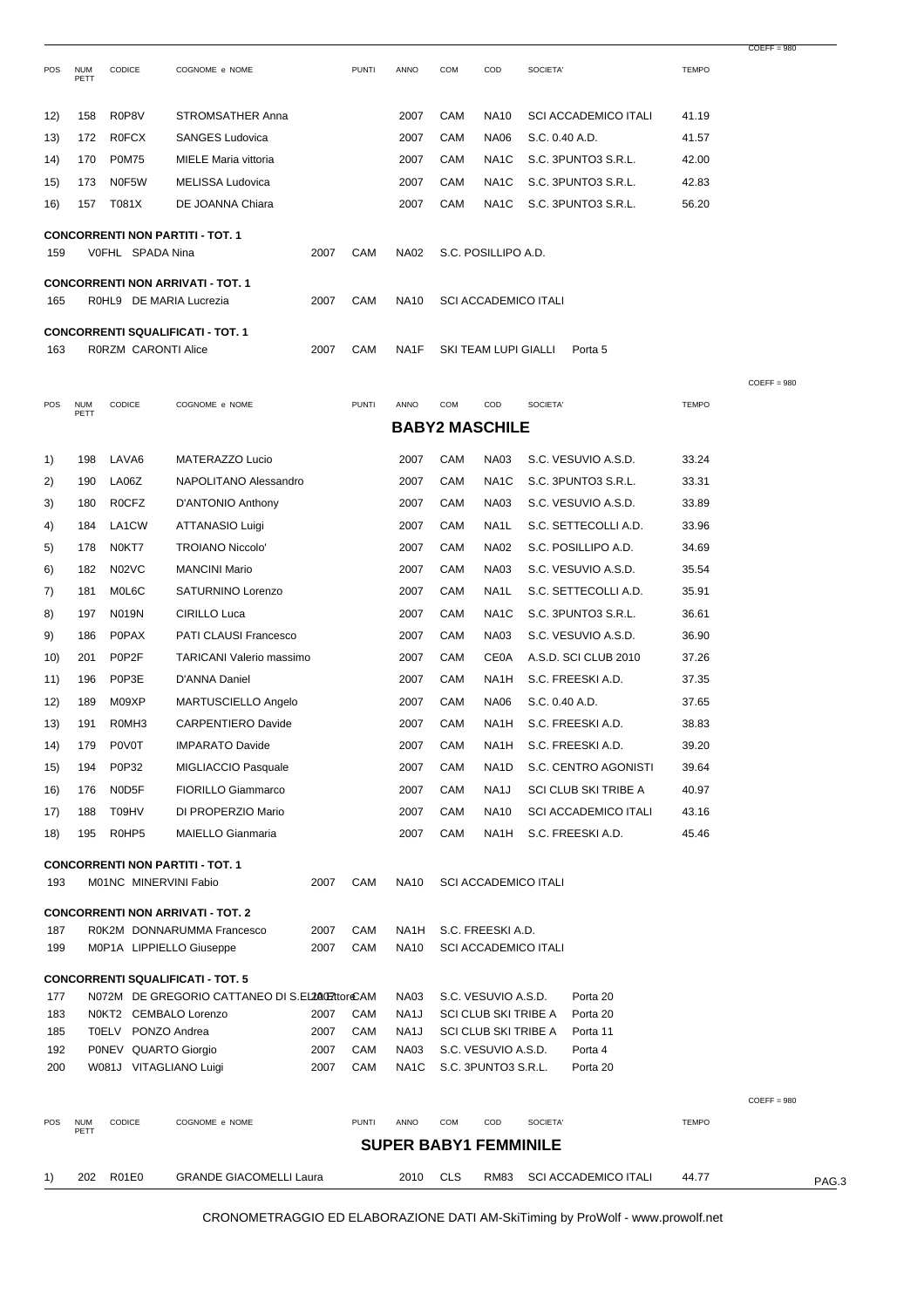|            |                    |                         |                                                                            |              |              |                                     |            |                     |                                                            |              | $COEFF = 980$ |
|------------|--------------------|-------------------------|----------------------------------------------------------------------------|--------------|--------------|-------------------------------------|------------|---------------------|------------------------------------------------------------|--------------|---------------|
| <b>POS</b> | <b>NUM</b><br>PETT | CODICE                  | COGNOME e NOME                                                             |              | <b>PUNTI</b> | <b>ANNO</b>                         | COM        | COD                 | SOCIETA'                                                   | <b>TEMPO</b> |               |
| 2)         | 203                | T0675                   | PENNAROLA Viola                                                            |              |              | 2010                                | CAM        | <b>NA10</b>         | <b>SCI ACCADEMICO ITALI</b>                                | 45.01        |               |
|            |                    |                         | <b>CONCORRENTI NON PARTITI - TOT. 0</b>                                    |              |              |                                     |            |                     |                                                            |              |               |
|            |                    |                         | <b>CONCORRENTI NON ARRIVATI - TOT. 0</b>                                   |              |              |                                     |            |                     |                                                            |              |               |
|            |                    |                         | <b>CONCORRENTI SQUALIFICATI - TOT. 0</b>                                   |              |              |                                     |            |                     |                                                            |              |               |
|            |                    |                         |                                                                            |              |              |                                     |            |                     |                                                            |              |               |
|            |                    |                         |                                                                            |              |              |                                     |            |                     |                                                            |              | $COEFF = 980$ |
| POS        | <b>NUM</b><br>PETT | CODICE                  | COGNOME e NOME                                                             |              | <b>PUNTI</b> | ANNO<br><b>SUPER BABY1 MASCHILE</b> | <b>COM</b> | COD                 | SOCIETA'                                                   | <b>TEMPO</b> |               |
|            |                    |                         |                                                                            |              |              |                                     |            |                     |                                                            |              |               |
| 1)         | 208                | <b>R0P47</b>            | DE LUCA DI ROSETO Andrea                                                   |              |              | 2010                                | CAM        | NA1H                | S.C. FREESKI A.D.                                          | 48.00        |               |
| 2)         | 205                | <b>T0EXY</b>            | DONNARUMMA Bruno                                                           |              |              | 2010                                | CAM        | NA1H                | S.C. FREESKI A.D.                                          | 48.38        |               |
| 3)         | 211                | R0J6Y                   | <b>COPPA Antonio</b>                                                       |              |              | 2010                                | CAM        | NA1H                | S.C. FREESKI A.D.                                          | 53.23        |               |
|            |                    |                         | <b>CONCORRENTI NON PARTITI - TOT. 2</b>                                    |              |              |                                     |            |                     |                                                            |              |               |
| 207<br>209 |                    |                         | W0573 ORMANNI Alessandro<br>V07Z9 RICCIARDELLI Giulio                      | 2010<br>2010 | CAM<br>CAM   | <b>NA10</b><br><b>NA10</b>          |            |                     | <b>SCI ACCADEMICO ITALI</b><br><b>SCI ACCADEMICO ITALI</b> |              |               |
|            |                    |                         |                                                                            |              |              |                                     |            |                     |                                                            |              |               |
| 206        |                    |                         | <b>CONCORRENTI NON ARRIVATI - TOT. 2</b><br>T0663 CUPIDO Leonardo vincenzo | 2010         | CAM          | NA1C                                |            | S.C. 3PUNTO3 S.R.L. |                                                            |              |               |
| 210        |                    |                         | T08DX D'ACUNTO Tommaso                                                     | 2010         | CAM          | <b>NA10</b>                         |            |                     | <b>SCI ACCADEMICO ITALI</b>                                |              |               |
|            |                    |                         |                                                                            |              |              |                                     |            |                     |                                                            |              |               |
| 204        |                    | R0PW2 MIRALDI Gabriele  | <b>CONCORRENTI SQUALIFICATI - TOT. 2</b>                                   | 2010         | CAM          | <b>NA10</b>                         |            |                     | SCI ACCADEMICO ITALI Porta 4                               |              |               |
| 212        |                    | T07LT IAVICOLI Riccardo |                                                                            | 2010         | CAM          | NA <sub>1</sub> C                   |            | S.C. 3PUNTO3 S.R.L. | Porta 4                                                    |              |               |
|            |                    |                         |                                                                            |              |              |                                     |            |                     |                                                            |              | $COEFF = 980$ |
| <b>POS</b> | <b>NUM</b>         | CODICE                  | COGNOME e NOME                                                             |              | <b>PUNTI</b> | ANNO                                | COM        | COD                 | SOCIETA'                                                   | <b>TEMPO</b> |               |
|            | PETT               |                         |                                                                            |              |              | <b>SUPER BABY2 FEMMINILE</b>        |            |                     |                                                            |              |               |
|            | 213                | R0H5F                   | <b>MAIONE Carola</b>                                                       |              |              | 2009                                | CAM        | <b>NA10</b>         | <b>SCI ACCADEMICO ITALI</b>                                | 39.43        |               |
| 1)<br>2)   | 220                | <b>T0FNP</b>            | <b>CHIANESE Alessandra</b>                                                 |              |              | 2009                                | CAM        | NA1H                | S.C. FREESKI A.D.                                          | 41.18        |               |
| 3)         | 215                | R0C37                   | MELISSA Chiara                                                             |              |              | 2009                                | CAM        | NA1C                | S.C. 3PUNTO3 S.R.L.                                        | 41.87        |               |
| 4)         |                    | 216 PORXZ               | PUTATURO DONATI Bianca                                                     |              |              | 2009                                | CAM        |                     | NA06 S.C. 0.40 A.D.                                        | 43.97        |               |
| 5)         | 219                | P0PC <sub>2</sub>       | LIPPIELLO Maria francesca                                                  |              |              | 2009                                | CAM        | <b>NA10</b>         | <b>SCI ACCADEMICO ITALI</b>                                | 46.87        |               |
| 6)         | 214                | R0PZP                   | COSTANZO Sofia maria                                                       |              |              | 2009                                | CAM        | NA <sub>1</sub> C   | S.C. 3PUNTO3 S.R.L.                                        | 50.98        |               |
| 7)         |                    | 218 V0DY1               | COLANGELO Sofia                                                            |              |              | 2009                                | CAM        | NA1H                | S.C. FREESKI A.D.                                          | 58.45        |               |
|            |                    |                         | <b>CONCORRENTI NON PARTITI - TOT. 1</b>                                    |              |              |                                     |            |                     |                                                            |              |               |
| 221        |                    | P0NHH CALIENDO Clara    |                                                                            | 2009         | CAM          | NA10                                |            |                     | <b>SCI ACCADEMICO ITALI</b>                                |              |               |
|            |                    |                         | <b>CONCORRENTI NON ARRIVATI - TOT. 0</b>                                   |              |              |                                     |            |                     |                                                            |              |               |
|            |                    |                         | <b>CONCORRENTI SQUALIFICATI - TOT. 1</b>                                   |              |              |                                     |            |                     |                                                            |              |               |
| 217        |                    |                         | W07W6 PELLIRONE Martina                                                    | 2009         | CAM          | NA1C                                |            | S.C. 3PUNTO3 S.R.L. | Porta <sub>6</sub>                                         |              |               |
|            |                    |                         |                                                                            |              |              |                                     |            |                     |                                                            |              |               |
|            |                    |                         |                                                                            |              |              |                                     |            |                     |                                                            |              | $COEFF = 980$ |
| POS        | <b>NUM</b><br>PETT | CODICE                  | COGNOME e NOME                                                             |              | <b>PUNTI</b> | ANNO                                | COM        | COD                 | SOCIETA'                                                   | <b>TEMPO</b> |               |
|            |                    |                         |                                                                            |              |              | <b>SUPER BABY2 MASCHILE</b>         |            |                     |                                                            |              |               |
| 1)         | 231                | T0A6D                   | CANTALUPO Gaetano                                                          |              |              | 2009                                | CAM        | NA1D                | S.C. CENTRO AGONISTI                                       | 39.24        |               |
| 2)         | 233                | <b>POMYM</b>            | <b>FERRARO Giancarlo</b>                                                   |              |              | 2009                                | CAM        | <b>NA10</b>         | <b>SCI ACCADEMICO ITALI</b>                                | 40.60        |               |
| 3)         | 227                | P0Y3T                   | SIMEONE Luca                                                               |              |              | 2009                                | CAM        | NA1C                | S.C. 3PUNTO3 S.R.L.                                        | 40.67        |               |